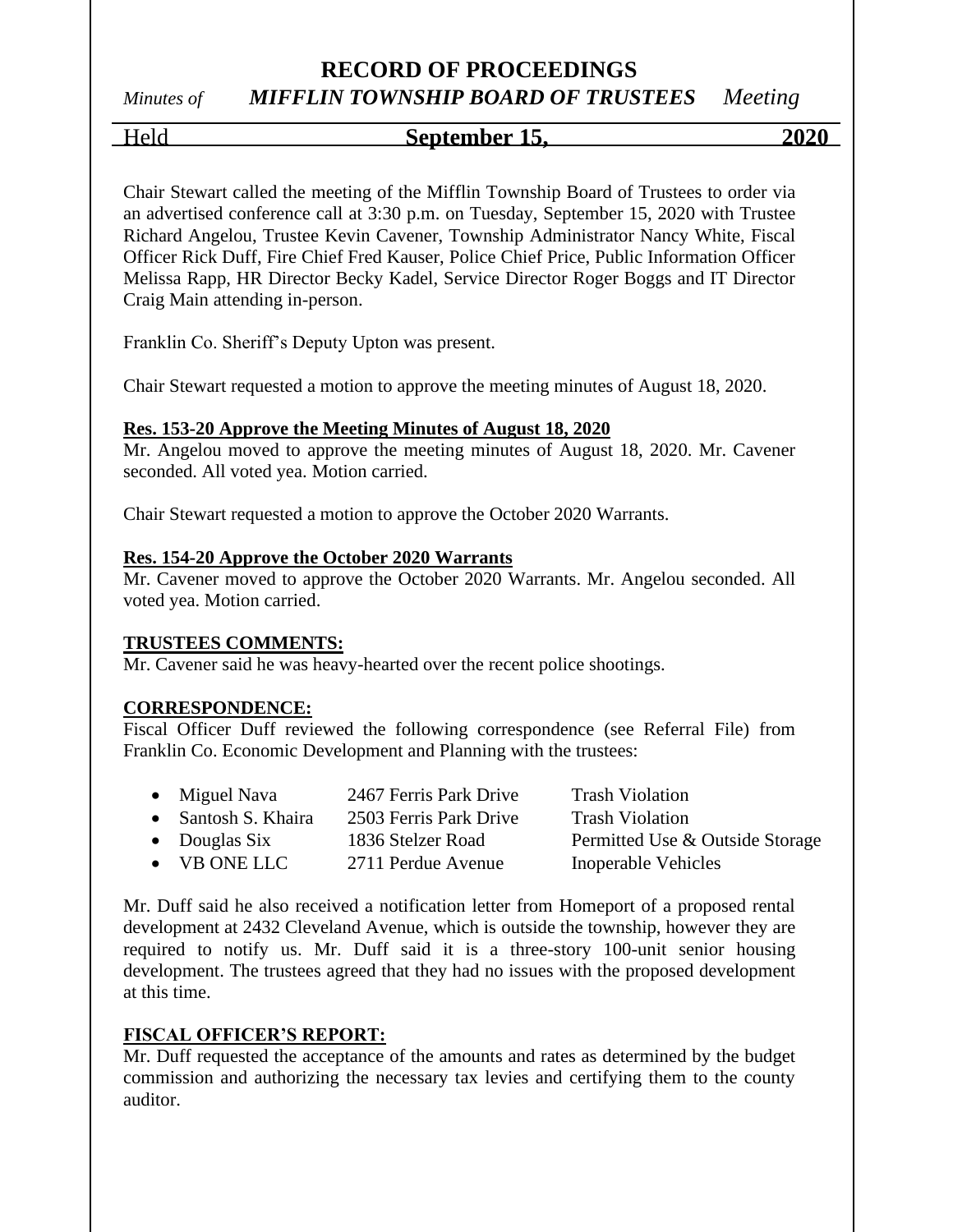# *Minutes of MIFFLIN TOWNSHIP BOARD OF TRUSTEES Meeting*

#### Held **September 15, 2020**

#### **Res. 155-20 Accept the amounts and rates as determined by the budget commission and authorizing the necessary tax levies and certifying them to the county auditor.**

Chair Stewart moved to accept of the amounts and rates as determined by the budget commission and authorizing the necessary tax levies and certifying them to the county auditor. Mr. Angelou seconded. All voted yea. Motion carried. (See Resolution File.)

Mr. Duff said the township has received notice of annexation to Columbus for the property at 2622 Johnstown Road, a property that backs up to I-70. (See Referral File.) He said the annexation will result in a revenue loss of \$7,000 to the township. Administrator White said the reason for this is due to lack of access to Columbus water, most likely. Chair Stewart requested Administrator White research this matter to determine options to prevent the annexation.

Mr. Duff said we received a notice from the Franklin Co. Treasurer and the courts of two properties on Melrose Avenue, south and east of the fire station, of availability to purchase. (See Referral File.) Mr. Duff said if it is not taken by the township, it will go to COCIC.

Mr. Duff shared the six-month credit card review, which is mandated by law, he said. At Mr. Duff's request, Chair Stewart reviewed and signed the document (See Referral File.)

Mr. Duff presented the township's investment update showing where the township's money is invested, the amounts, and the investment rates. (See Referral File.) He said the township has investments with Fifth Third bank, Park National bank, and StarOhio. Mr. Duff said interest rates are very low, .09%, preventing the earned interest to cover the banking fees. He said StarOhio holds investments (bond money) for the Fire division, the township admin building and station 132.

#### **TOWNSHIP ADMINISTRATOR'S REPORT:**

Administrator White said she was contacted by Attorney David Hodge of Underhill & Hodge, representing Ohio Capital Development, requesting the vacating of the streets and alleys for the property on Carroll Road, Armuth Avenue and adjacent alleys. Administrator White said this requested action is required for the annexation of the property to the City of Gahanna. Mr. Duff said we would maintain our fire millage but lose our police millage.

#### **Res. 156-20 Approve the vacating of the streets and alleys of the property on Carroll Road, Armuth Avenue and adjacent alleys for the annexation of the property to the City of Gahanna.**

Mr. Angelou moved to approve the vacating of the streets and alleys of the property on Carroll Road, Armuth Avenue and adjacent alleys for the annexation of the property to the City of Gahanna. Chair Stewart seconded. Mr. Angelou and Chair Stewart voted yea; Mr. Cavener voted nay. Motion carried, 2-1.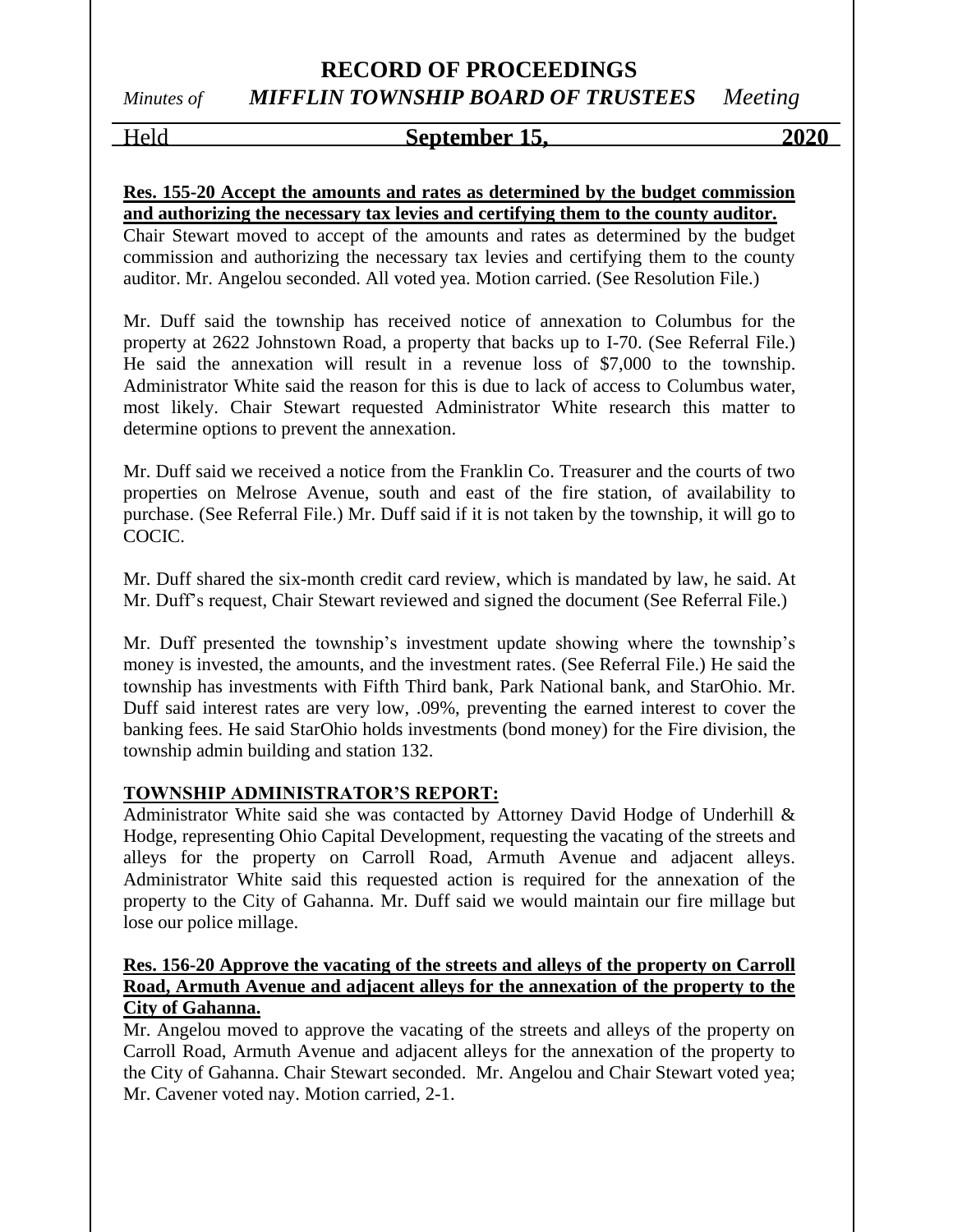# *Minutes of MIFFLIN TOWNSHIP BOARD OF TRUSTEES Meeting*

#### Held **September 15, 2020**

Administrator White announced she will be on vacation from September  $25<sup>th</sup>$  through October 4<sup>th</sup>.

#### **HUMAN RESOURCES:**

Ms. Kadel said she had no requests, just a couple of updates.

Ms. Kadel said the purchased onboarding platform has been set up and tested on new hire John Jones. She said the test was successful after resolving a few technical issues.

Ms. Kadel said the Paycor Benefits Pro project has now been turned over to Ms. Wendy Williams at Assured Partners for assistance with the set-up information. Ms. Kadel expects to have the detailed set-up information back from Ms. Williams by the end of this month. If this new benefits platform is not ready for Open Enrollment, she said there is a plan B.

#### **PUBLIC INFORMATION OFFICER:**

Ms. Rapp said that with the help of Mr. Main the new website was launched on September  $5<sup>th</sup>$ . Ms. Rapp said she is now fine-tuning the website and making necessary changes. Chair Stewart pointed out a few items she noticed that need updated or added. She said a list including those items has been sent to the web designer. Ms. Rapp said the clean-up will be done by the end of this month. Ms. Rapp said she would like to take new photos of the trustees today to post on the new website also. Ms. Rapp said for public record keeping purposes, she does have a hardcopy of the old website content.

Ms. Kadel said she likes the video clips on the new website.

Ms. Rapp said with regards to branding, she will work with Chief Kauser and his recommended graphic designer for additional branding ideas for signage and a logo. Ms. Rapp agreed to present these new graphics for consideration at a special meeting by the end of the month. Chief Kauser said if a decision can be made by the end of September, it will work with his project schedule for the Operations Center and not cause a delay.

Ms. Rapp said she would like to thank Ms. Peggy Heimbush who stopped by the office with the original ledger of the school children that attended the Mifflin Middle School in 1910 and other historic information. The ledger goes with the donated painting of the school which has been on display in Ms. Kadel's office.

#### **SERVICE:**

Mr. Boggs said he did not have any requests, only a few updates. Mr. Boggs said the Service Department has been working on foundations. He said they are also working on seeding and leveling all fresh graves. Mr. Boggs said the sign installations have been completed on Allwine Road, Ferris Park Dr. North, Ferris Park Dr. South, Schmidt Road and Leonard Park Subdivision.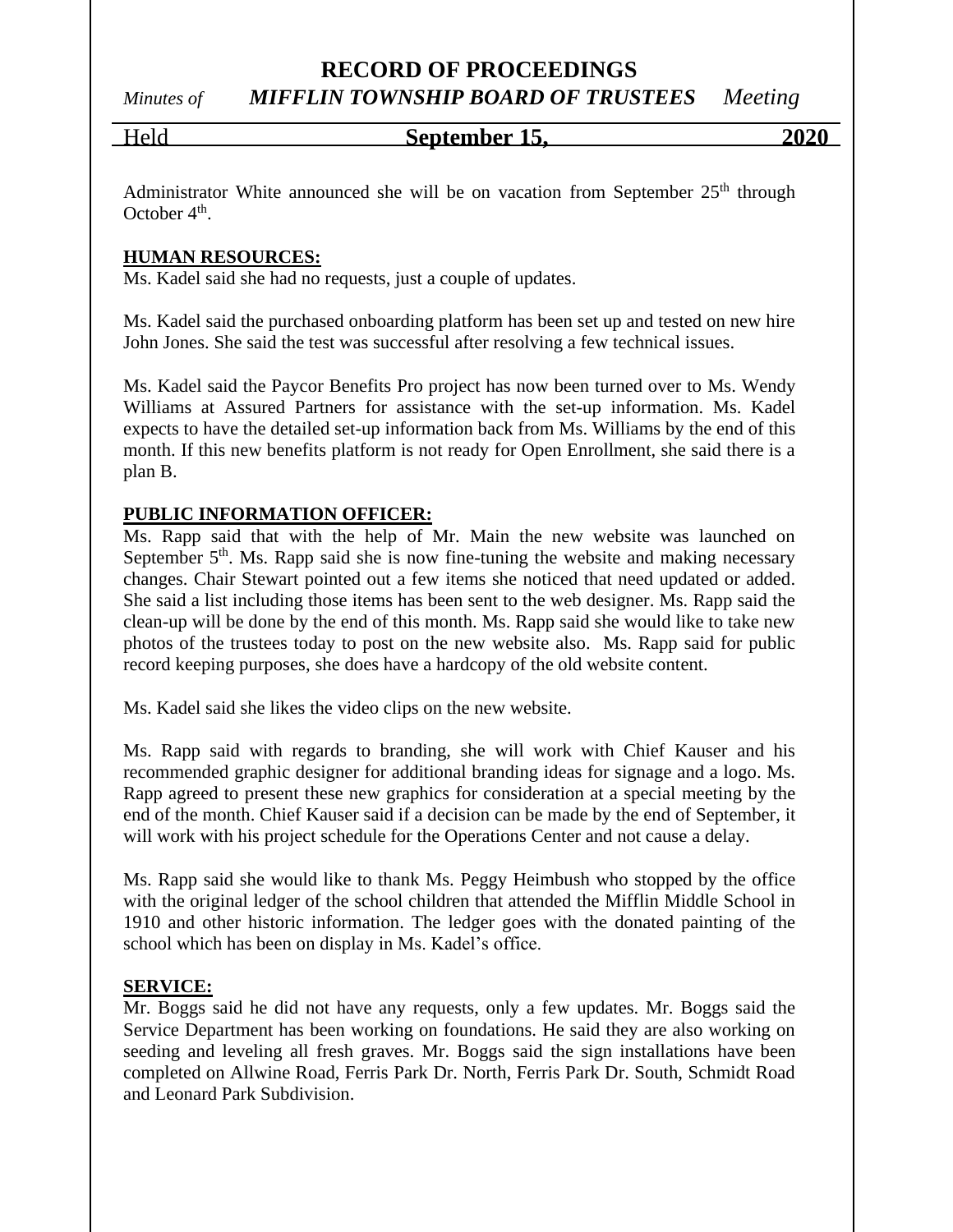# *Minutes of MIFFLIN TOWNSHIP BOARD OF TRUSTEES Meeting*

## Held **September 15, 2020**

Mr. Boggs said the Fall Clean Up has been scheduled to run on every Friday starting on October 9<sup>th</sup> through October 30<sup>th</sup>, 8 am – 2 pm, for all residents. Door hangers have been distributed with information. He said tire clean up will be held on Friday, November  $6<sup>th</sup>$ , at the Service Office from  $8 \text{ am} - 2 \text{ pm}$ .

Mr. Boggs said Drake Road reconstruction has not started yet but he expects it to start soon.

#### **CODE:**

Mr. Boggs requested the following listing of seven properties with code violations in the be placed as a lien on the tax duplicate in the amount of \$2,700.00:

- 3790 Armuth Ave., high grass, \$300.00
- 3034 Woodland Ave., high grass, \$300.00
- 2103 Genessee Ave., high grass, \$300.00
- 2048 Hudson Ave., high grass, \$300.00
- 2129 Aberdeen Ave., high grass and removal of 2 yards of trash, \$600.00
- 2557 Perdue Ave., removal of 6 yards of trash, \$600.00
- PID #190-000479-00, high grass, \$300.00

#### **Res. 157-20 Approve the seven properties with code violations be placed as a lien on the tax duplicate for grass mowing and trash removal in the amount of \$2,700.00.**

Mr. Angelou moved to approve the seven properties with code violations be placed as a lien on the tax duplicate for grass mowing and trash removal in the amount of \$2,700.00. Mr. Cavener seconded. All voted yea. Motion carried. (See Referral File.)

## **POLICE:**

Chief Price requested approval of the FFY2021 Franklin County Sheriff's Office DUI Enforcement Program Contract. He said there is no cost.

#### **Res. 158-20 Approve the FFY2021 Franklin County Sheriff's Office DUI Enforcement Program Contract.**

Mr. Cavener moved to approve the FFY2021 Franklin County Sheriff's Office DUI Enforcement Program Contract. Chair Stewart seconded. All voted yea. Motion carried. (See Referral File.)

Chief Price said over the last two years, there have not been any checkpoints in Mifflin Township. Chair Stewart requested Chief Price contact the Franklin Co. Sheriff's Office to determined if a DUI checkpoint could be established in Mifflin Township.

Mr. Duff confirmed with Chief Price that the parameters of the enforcement contract are being met. Chief Price said records are being kept for 3 years at the Police Department and police personnel receive SFTS training every two years.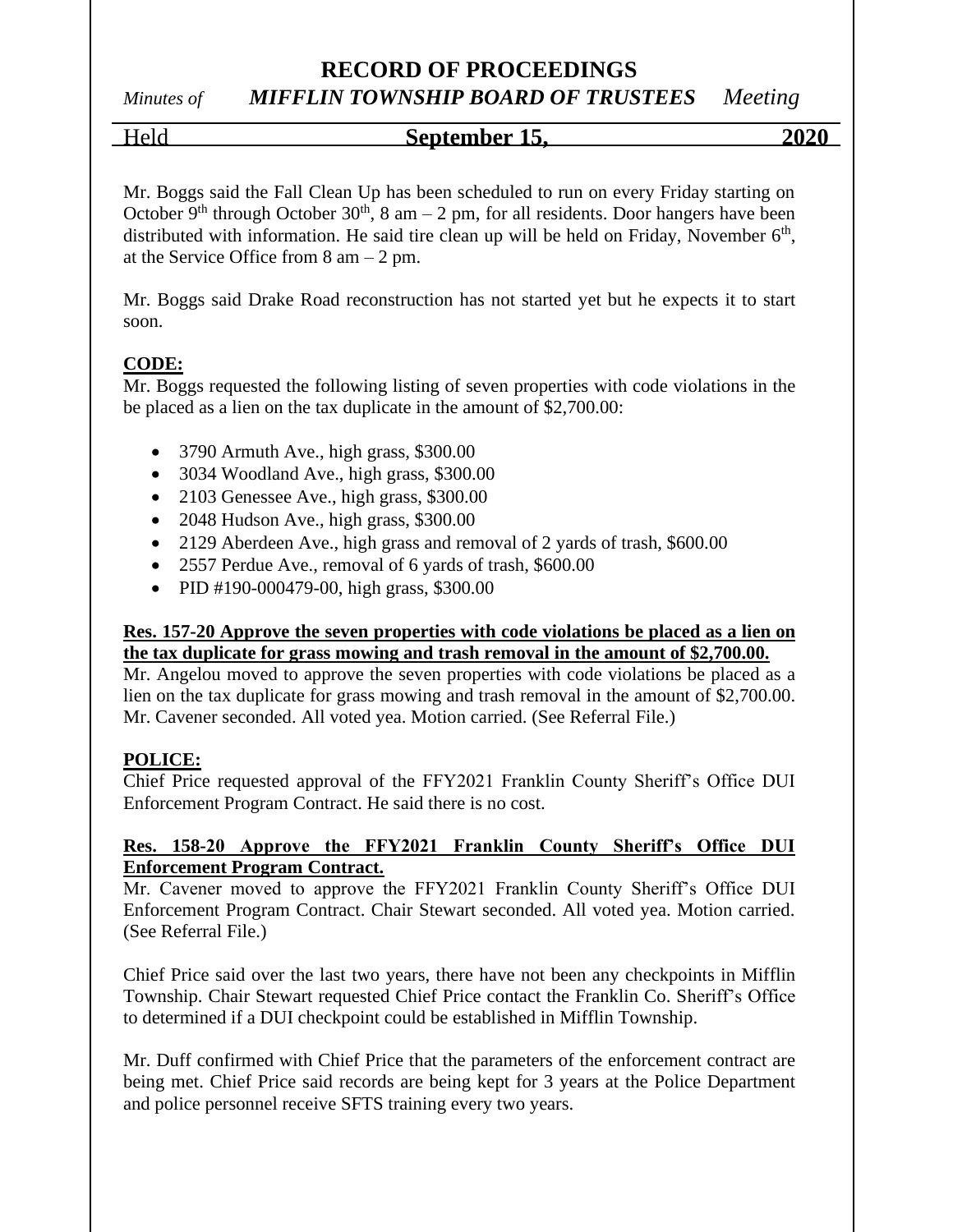# *Minutes of MIFFLIN TOWNSHIP BOARD OF TRUSTEES Meeting*

## Held **September 15, 2020**

Chair Stewart asked Ms. Kadel to provide an update at the next meeting on her requests for required certifications and training from the department heads.

#### **FIRE DIVISION:**

Chief Kauser requested of the subscription of Image Trend fire and building inspection software in the amount of \$22,743.00. He said this software replaces existing software, allows for mobile (field) reporting and access to records, eliminates local storage and servers, and links reports to the current EMS reporting system.

#### **Res. 159-20 Approve the subscription of Image Trend fire and building inspection software in the amount of \$22,743.00.**

Chair Stewart moved to approve the subscription of Image Trend fire and building inspection software in the amount of \$22,743.00. Mr. Cavener seconded. All voted yea. Motion carried. (See Referral File.)

Chief Kauser requested vacation carryover for the Fire Division Staff due to the challenges in using all accrued vacation time in 2020 due to the global COVID pandemic. After discussion, it was determined that the carryover extension should apply to all employees in the following manner: Firefighters may carryover up to 144 hours and all other employees may carryover up to 104 hours. The hours must be used by the end of 2021 or they will be forfeited.

#### **Res 160–20 Approve up to 144 hours vacation carryover extension for firefighters and up to 104 hours for all other full-time employees, to be used by the end of 2021.**

Chair Stewart moved to approve up to 144 hours vacation carryover extension for firefighters and up to 104 hours for all other full-time employees to be used by the end of 2021. Mr. Angelou seconded. All voted yea. Motion carried.

Chief Kauser requested a one-time allotment of 48-hours of vacation time to 56-hour firefighters and 24-hours of vacation time for MECC Dispatchers and 40-hour fire staff as recognized hazard-compensation for their contribution in respond to the global COVID pandemic. He requested that these hours be eligible for carryover into 2021, as well. After discussion, it was determined that the hazard-compensation one-time allotment of vacation time should apply to all full-time employees in the following manner: Firefighters will receive 48 hours of additional vacation time and all other fulltime employees will receive 24 hours of additional vacation time. The vacation hours must be used by the end of 2021 or they will be forfeited.

#### **Res. 161-20 Approve the one-time allotment of hazard-compensation of 48 hours additional vacation time for firefighters and 24 additional vacation hours for all other full-time employees to be used by the end of 2021.**

Mr. Cavener moved to approve the one-time allotment of hazard-compensation of 48 hours additional vacation time for firefighters and 24 additional vacation hours for all other full-time employees to be used by the end of 2021. Mr. Angelou seconded. All voted yea. Motion carried.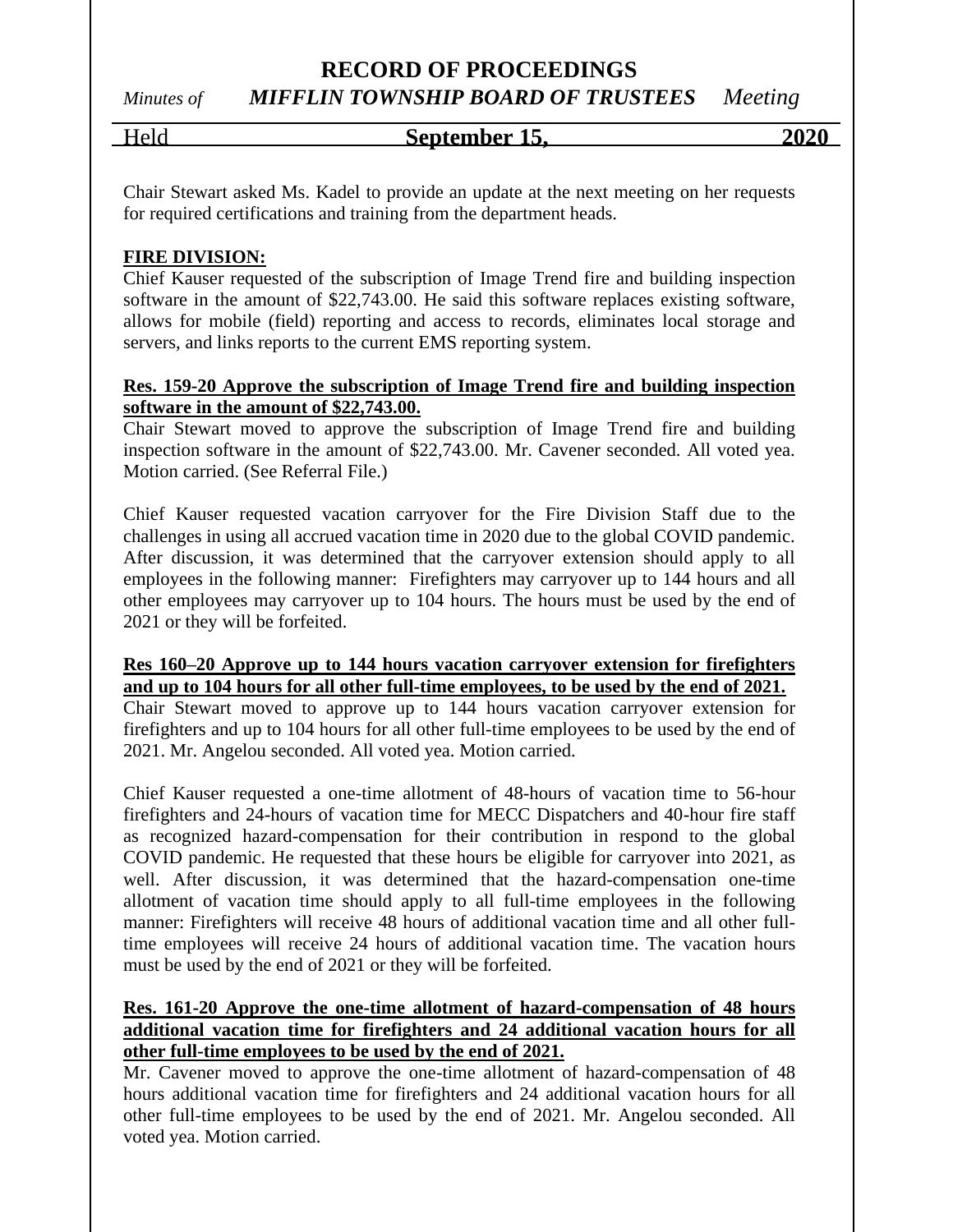## **RECORD OF PROCEEDINGS** *Minutes of MIFFLIN TOWNSHIP BOARD OF TRUSTEES Meeting*

# Held **September 15, 2020**

On behalf of all trustees, Chair Stewart implored that the department heads express to their employees how grateful they are for the hard work and sacrifices being made during the pandemic.

Chief Kauser requested the promotions of Battalion Chief Robert DeMooy to Deputy Chief; Captain Chris Brake to Battalion Chief; and lieutenant Jason Strohmeyer to House Captain, effective 0800 on September 16, 2020.

#### **Res. 162-20 Approve the promotions of Battalion Chief Robert DeMooy to Deputy Chief; Captain Chris Brake to Battalion Chief; and Lieutenant Jason Strohmeyer to House Captain, effective 0800 on September 16, 2020.**

Chair Stewart moved to approve the promotions of Battalion Chief Robert DeMooy to Deputy Chief; Captain Chris Brake to Battalion Chief; and Lieutenant Jason Strohmeyer to House Captain, effective 0800 on September 16, 2020. Mr. Cavener seconded. All voted yea. Motion carried. (See Referral File.)

#### **MIFFLIN DISPATCH:**

Chief Kauser requested to amend the Mifflin dispatching Appropriation and to approve the purchase of HipLink CAD notification software on behalf of the MECC Dispatching partners (Plain, Truro, Jefferson, Mifflin, Violet and Whitehall) in the amount of \$17,700.00. He said this software allow for notifications of chief officers and key staff through an automated voice alerting system and will improve response times for off-duty chiefs and key response staff.

#### **Res. 163-20 Approve to amend the Mifflin Dispatching Appropriation and to approve the purchase of HipLink CAD notification software on behalf of the MECC Dispatching partners (Plain, Truro, Jefferson, Mifflin, Violet and Whitehall) in the amount of \$17,700.00.**

Chair Stewart moved to amend the Mifflin Dispatching Appropriation and to approve the purchase of HipLink CAD notification software on behalf of the MECC Dispatching partners (Plain, Truro, Jefferson, Mifflin, Violet and Whitehall) in the amount of \$17,700.00. Mr. Angelou seconded. All voted yea. Motion carried. (See Referral File.)

#### **OPERATIONS CENTER:**

No requests.

**IT:** No requests.

#### **OLD BUSINESS:**

None.

#### **VISITORS COMMENTS:**